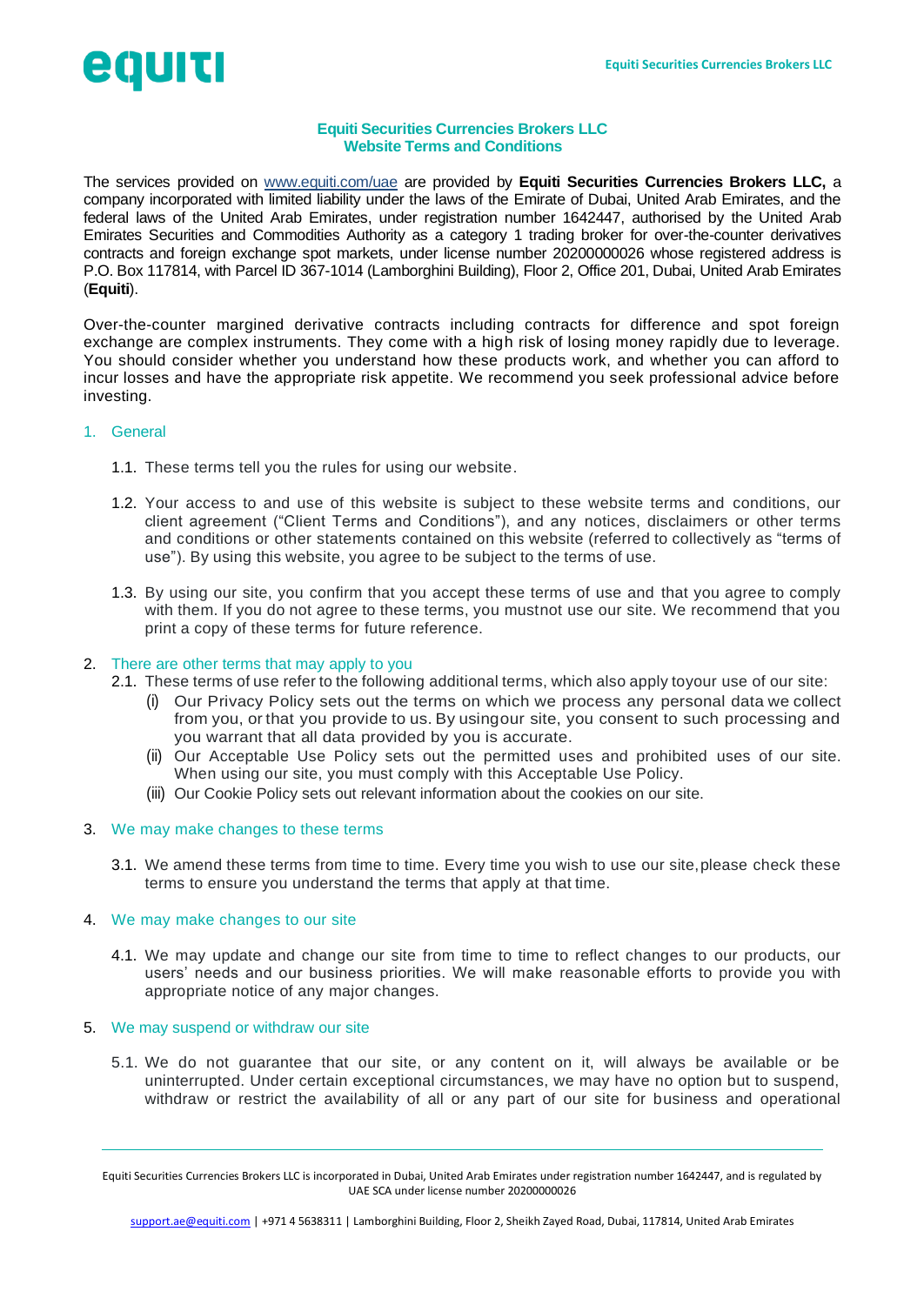

reasons. We will try to give you reasonable notice of any suspension or withdrawal.

- 5.2. You are also responsible for ensuring that all persons who access our site through your internet connection are aware of these terms of use and other applicable terms and conditions, and that they comply with them.
- 5.3. Our site is ONLY for users in countries that are able to use our products and services. We do not represent that content available on or through our Site is appropriate for use or available in other locations.
- 5.4. Our site is made available free of charge.
- 6. You must keep your account details safe
	- 6.1. If you choose, or you are provided with, a user identification code, password or any other piece of information as part of our security procedures, you must treat such information as confidential. You must not disclose it to any third party.
	- 6.2. We have the right to disable any user identification code or password, whether chosen by you or allocated by us, at any time, if in our reasonable opinion you have failed to comply with any of the provisions of these terms of use.
	- 6.3. If you know or suspect that anyone other than you knows your user identification code or password, you must promptly notify us at: [support.ae@equiti.com](mailto:support.ae@equiti.com)

#### 7. How you may use material on our site

- 7.1. We are the owner or the licensee of all intellectual property rights on our site, and in the material published on it. Those works are protected by copyright laws and treaties around the world. All such rights are reserved.
- 7.2. You may print off one copy, and may download extracts, of any page(s) from our site for your personal use and you may draw the attention of others within your organisation to content posted on our site.
- 7.3. You must not modify the paper or digital copies of any materials you have printed off or downloaded in any way, and you must not use any illustrations, photographs, video or audio sequences or any graphics separately from any accompanying text.
- 7.4. Our status (and that of any identified contributors) as the authors of content on our site must always be acknowledged.
- 7.5. You must not use any part of the content on our site for commercial purposes without obtaining a licence to do so from us or our licensors.
- 7.6. If you print off, copy or download any part of our site in breach of these terms of use, your right to use our site will cease immediately and you must, at our option, return or destroy any copies of the materials you have made.

## 8. Do not rely on information on this site

- 8.1. The content on our site is provided for general information only. It is not intended to amount to advice on which you should rely. You must obtain professional or specialist advice before taking, or refraining from, any action on the basis of the content on our site.
- 8.2. Although we make reasonable efforts to update the information on our site, we make no

Equiti Securities Currencies Brokers LLC is incorporated in Dubai, United Arab Emirates under registration number 1642447, and is regulated by UAE SCA under license number 20200000026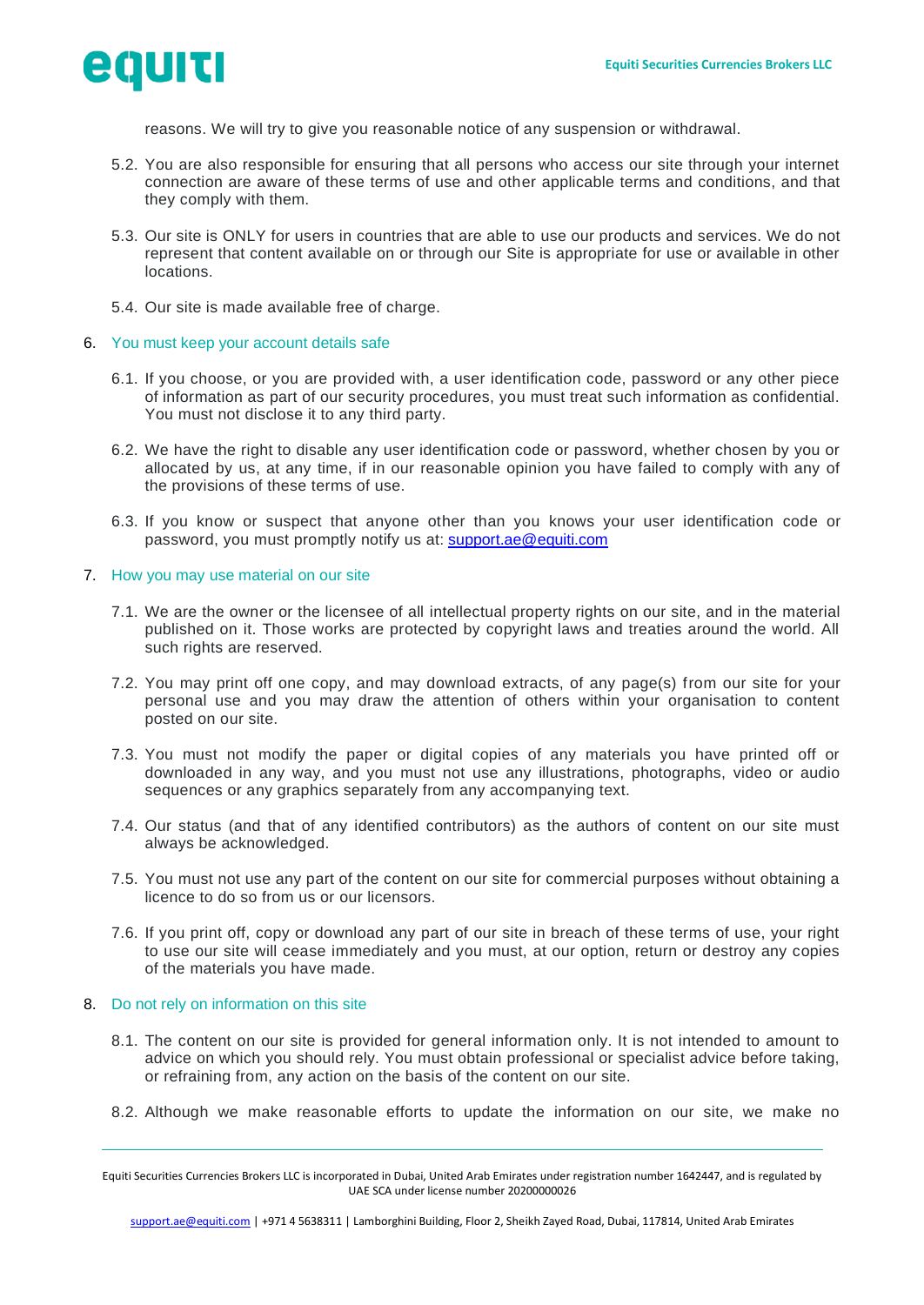

representations, warranties or guarantees, whether express or implied, that the content on our site is accurate, complete or up to date.

## 9. We are not responsible for websites that are linked

- 9.1. Where our site contains links to other sites and resources provided by third parties, these links are provided for your information only. Such links should not be interpreted as approval or endorsement by us of those linked websites or information you may obtain from them.
- 9.2. We have no control over the contents of those sites or resources.
- 10. User-generated content is not approved by us
	- 10.1. This website may include information and materials uploaded by other users of the site, including bulletin boards and chat rooms. This information and these materials have not been verified or approved by us. The views expressed by other users on our site do not represent our views or values.
	- 10.2. If you wish to complain about information and materials uploaded by other users, please contact us at [support.ae@equiti.com.](mailto:support.ae@equiti.com)

## 11. Our responsibility for loss or damage suffered by you

- 11.1. Whether you are a retail client or a professional client:
	- (i) We do not exclude or limit in any way our liability to you where it would be unlawful to do so. This includes liability for death or personal injury caused byour negligence or the negligence of our employees, agents or subcontractorsand for fraud or fraudulent misrepresentation.
	- (ii) Different limitations and exclusions of liability will apply to liability arising as a result of the supply of any products to you, which will be set out in our ClientTerms and Conditions.
- 11.2. If you are a professional client:
	- (i) We exclude all implied conditions, warranties, representations or other terms that may apply to our site or any content on it.
	- (ii) We will not be liable to you for any loss or damage, whether in contract, tort (including negligence), breach of statutory duty, or otherwise, even if foreseeable, arising under or in connection with:
		- use of, or inability to use, our site; or
		- use of or reliance on any content displayed on our site.
	- (iii) In particular, we will not be liable for:
		- loss of profits, sales, business, or revenue;
		- **■** business interruption;
		- loss of anticipated savings; or
		- loss of business opportunity, goodwill or reputation.

11.3. If you are a retail client:

- (i) Please note that we only provide our site for private use. You agree not to use our site for any commercial or business purposes, and we have no liability to you for any loss of profit, loss of business, business interruption, or loss of business opportunity.
- (ii) If defective digital content that we have supplied damages a device or digital content belonging to you and this is caused by our failure to use reasonable care and skill, we will

Equiti Securities Currencies Brokers LLC is incorporated in Dubai, United Arab Emirates under registration number 1642447, and is regulated by UAE SCA under license number 20200000026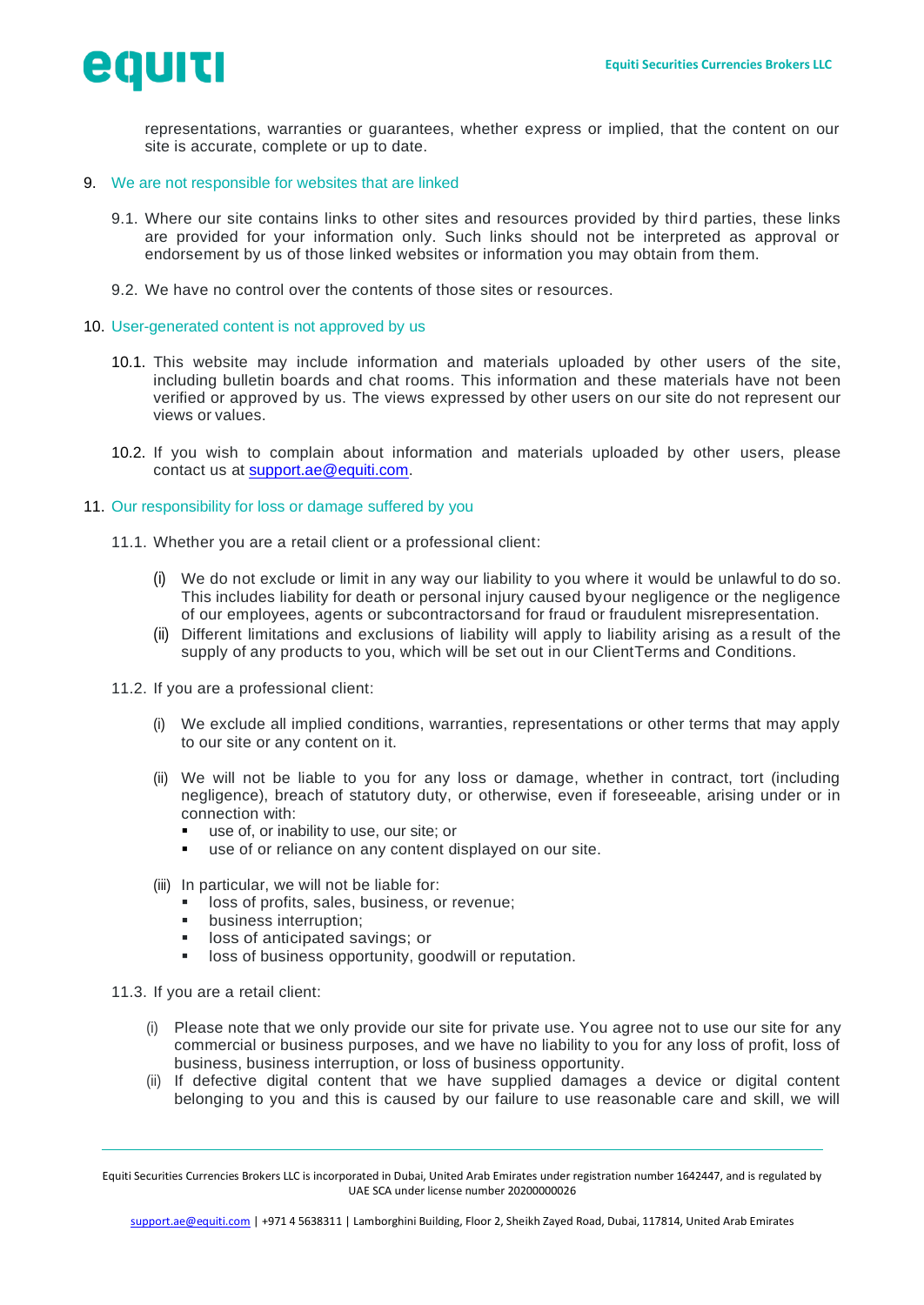

either repair the damage or pay you compensation. However, we will not be liable for damage that you could have avoided by following our advice to apply an update offered to you free of charge or for damage that was caused by you failing to correctly follow installation instructions or to have in place the minimum system requirements advised by us.

#### 12. Uploading content to our site

- 12.1. Whenever you make use of a feature that allows you to upload content to our site, or to make contact with other users of our site, you must comply with the content standards set out in our Acceptable Use Policy.
- 12.2. You warrant that any such contribution does comply with those standards, and you will be liable to us and indemnify us for any breach of that warranty. This means you will be responsible for any loss or damage we suffer as a result of your breach of warranty.
- 12.3. Any content you upload to our site will be considered non-confidential and non-proprietary. You retain all of your ownership rights in your content, but you are required to grant us a limited licence to use, store and copy that content and to distribute and make it available to third parties.
- 12.4. We also have the right to disclose your identity to any third party who is claiming that any content posted or uploaded by you to our site constitutes a violation of their intellectual property rights, or of their right to privacy.
- 12.5. We have the right to remove any posting you make on our site if, in our opinion, your post does not comply with the content standards set out in our Acceptable Use Policy.
- 12.6. You are solely responsible for securing and backing up your content.

#### 13. Viruses and responsibilities

- 13.1. We do not guarantee that our site will be secure or free from bugs or viruses.
- 13.2. You are responsible for configuring your information technology, computer programmes and platform to access our site. You should use your own virus protection software.
- 13.3. You must not misuse our site by knowingly introducing viruses, trojans, worms, logic bombs or other material that is malicious or technologically harmful. You must not attempt to gain unauthorised access to our site, the server on which our site is stored or any server, computer or database connected to our site. You must not attack our site via a denial-of-service attack or a distributed denial-of service attack. By breaching this provision, you would commit a criminal offence under the Crimes Act 1961. We will report any such breach to the relevant law enforcement authorities and we will co-operate with those authorities by disclosing your identity to them. In the event of such a breach, your right to use our site will cease immediately.

#### 14. Rules about linking to our site

- 14.1. You may link to our home page, provided you do so in a way that is fair and legal and does not damage our reputation or take advantage of it.
- 14.2. You must not establish a link in such a way as to suggest any form of association, approval or endorsement on our part where none exists.
- 14.3. You must not establish a link to our site in any website that is not owned by you.
- 14.4. Our site must not be framed on any other site, nor may you create a link to any part of our

Equiti Securities Currencies Brokers LLC is incorporated in Dubai, United Arab Emirates under registration number 1642447, and is regulated by UAE SCA under license number 20200000026